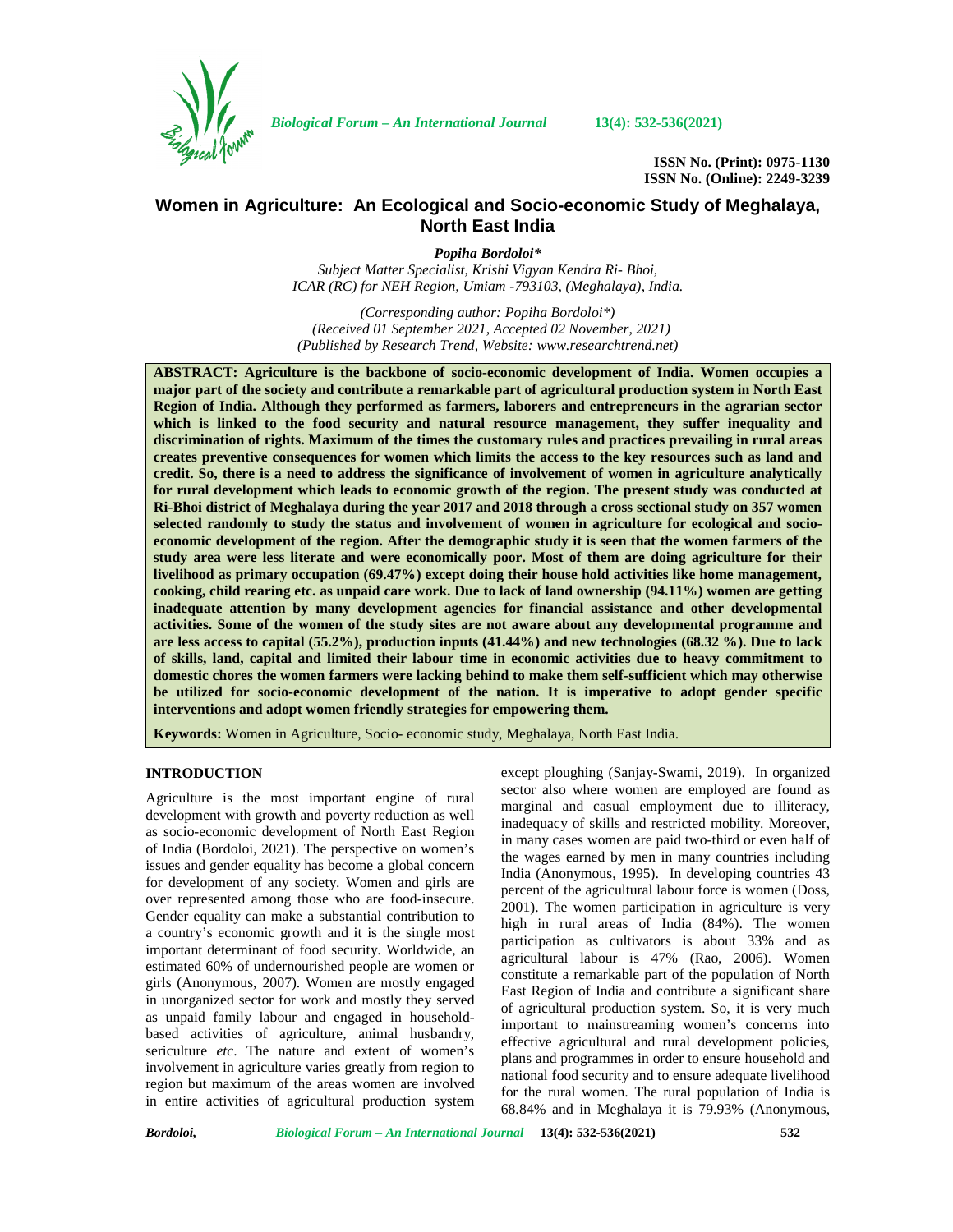2011). Moreover, out of 29,66889 population of Meghalaya, 14,75057 numbers are (49.71%) female. As more than 71% of the population is depends on agriculture for their livelihood so, feminisation of agriculture and empowerment of rural women is very much essential for socio-economic advancement of the region. If the gender gap in agriculture could be closed it would gain significant increase in agricultural production which will lead to socio-economic development of the society. Around 20-30% yield improvement can be achieved if women had the same access to the inputs and other productive resources similar to men. Moreover, it can increase the total agricultural output by 2.5-4% in developing countries and in turn it will help to reduce the number of hungry people in the world by 12-17% (Anonymous, 1995). While highlighting the rural women's contributions to food security and natural resource management despite of inequality and discrimination, these stylized facts promote stereotypes of women as either victims or saviours which treat women as a monolithic group and provide a simplistic and even misleading basis for the design, implementation and evaluation of policies and programs to promote food security and advance gender equality (Doss *et al.,* 2018).

#### **MATERIALS AND METHODS**

A cross sectional study was conducted on 357 women selected randomly from three villages of Ri-Bhoi District of Meghalaya namely Kyrdem, Liarkhla and Kdonghulu of Bhoirymbong Block in order to study the status and role of women in agriculture for ecological and socio- economic development. Secondary data

were collected from Department of Agriculture, Meghalaya, Department of Agriculture, Ri-Bhoi, ICAR (RC) for NEH Region, Umiam, Krishi Vigyan Kendra Ri-Bhoi, District Library, different Journals, books and from internet. A survey was conducted in the study site to study the literacy rate, employment, involvement in agriculture, resources available with the women, support and assistance getting from the Government and Non-Government organization etc. The methods used were visual observation, questionnaire method and personal interview. A pre-tested questionnaire schedule was used for necessary data collection. The collected data were analysed by standard statistical tools for giving a proper conclusion of the study.

# **RESULTS AND DISCUSSION**

The analysis of the data collected from the study site gave a clear picture about the women belonging to the Khashi community of Ri-Bhoi District. The demographic study of the area gave a precise and accurate information about of the socio economic, cultural, educational and demographic life of the women of the study site (Fig. 1). Maximum of the respondent (19.89 %) were of age group of 26 to 30 years and out of which 38.65 % are unmarried and 61.35% married who they are involve in agricultural activities for their livelihood (Table 1 and 2). The females of the study sites were doing their house hold activities like home management, cooking, child rearing *etc.* as unpaid care work except doing the agriculture. The participation of women in agriculture is increasing gradually in India who doing their work on farms owned by others (Anonymous, 2020).



**Fig. 1.** Involvement of women in agricultural activities in Ri-Bhoi District.

| Table 1: Age distribution of women respondent of the study sites. |  |
|-------------------------------------------------------------------|--|
|-------------------------------------------------------------------|--|

| Age group<br>(years) | Unmarried | Percentage<br>$\frac{9}{6}$ | <b>Married</b> | Percentage<br>(%) | Total no of<br>women<br>respondent | Percentage<br>$\frac{6}{2}$ |
|----------------------|-----------|-----------------------------|----------------|-------------------|------------------------------------|-----------------------------|
| $16-20$              | 22        | 15.94                       | 03             | 1.37              | 25                                 | 7.00                        |
| $21 - 25$            | 46        | 33.33                       | 18             | 8.22              | 64                                 | 17.93                       |
| $26 - 30$            | 42        | 30.43                       | 29             | 13.24             | 71                                 | 19.89                       |
| $31 - 35$            | 08        | 5.80                        | 37             | 16.89             | 45                                 | 12.61                       |
| $36-40$              | 11        | 7.97                        | 42             | 19.18             | 53                                 | 14.85                       |
| $41 - 45$            | 02        | 1.45                        | 36             | 16.44             | 38                                 | 10.64                       |
| $46 - 50$            | 0         |                             | 22             | 10.05             | 22                                 | 6.16                        |
| 51-55                |           | 3.62                        | 16             | 7.31              | 21                                 | 5.88                        |
| 56-60                | ◠         | 1.45                        | 15             | 6.85              | 17                                 | 4.76                        |
| 61, above            |           |                             | $\Omega$       | 0.46              |                                    | 0.28                        |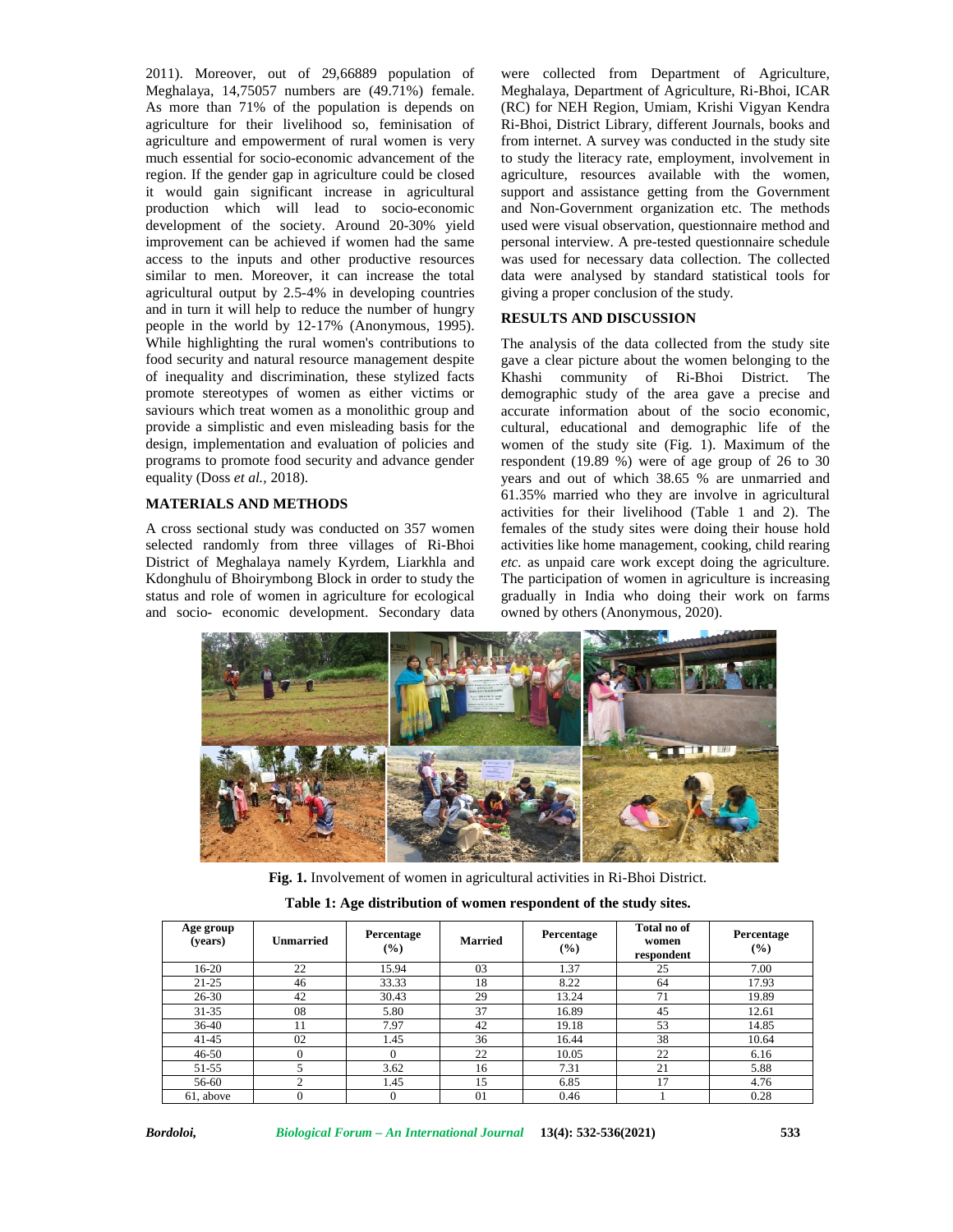**Table 2: Proportion of married and unmarried women of the respondent.**

| <b>Total number of</b><br>unmarried women | Percentage $(\% )$ | <b>Total number of married</b><br>women | Percentage $(\% )$ |
|-------------------------------------------|--------------------|-----------------------------------------|--------------------|
| 38                                        | 38.65              | 219                                     | 61.33              |

From the study it is also seen that most of the women farmers are economically poor and most of them are having very less educational qualifications. Table 3 shows that maximum of the women farmer was left their study in class V to X  $(36.97%)$  followed by Class I to LP (23.81 %). Some women farmers were found who completed their HSLC (19.33%) and HS (8.4 %), few of them continuing both agriculture as well as their education. So, it is seen that 9.8% female farmers were found as completely illiterate and 60.78 % females were found who left their education before Matriculation. But it is also seen that some educated females were also performed agricultural activities as

their livelihood. Education is the most powerful tools for women's empowerment. So, there is a need for educating the girl of the study site for their development which will lead to the socio-economic development of the nation. So, there is a need for deepening gender mainstreaming and for direct investments in women and girls to close remaining gender gaps and achieve better gender equality outcomes by investments in women's and girls' education, health, and economic empowerment, as well as in public transport facilities, better water services, and clean energy sources especially in rural areas that benefits women (ADB, 2013).

**Table 3: Educational qualifications of the women respondent of the study sites.**

| <b>Education</b><br>qualification | <b>Continuing study</b> | $\left(\frac{9}{6}\right)$ | <b>Discontinuing Study</b> | $\frac{9}{6}$ | <b>Total</b> | (%)   |
|-----------------------------------|-------------------------|----------------------------|----------------------------|---------------|--------------|-------|
| Class I-LP                        |                         |                            | 85                         | 25.84         | 85           | 23.81 |
| V-X                               | 05                      | 17.86                      | 127                        | 38.60         | 132          | 36.97 |
| <b>HSLC</b>                       |                         | 53.57                      | 54                         | 16.41         | 69           | 19.33 |
| HS/PU                             | 08                      | 28.57                      | $\cap$<br>∠∠               | 6.69          | 30           | 8.40  |
| Graduate                          |                         |                            | 06                         | 1.82          | 06           | 1.68  |
| Mater degree                      |                         |                            |                            |               |              |       |
| Illiterate                        |                         |                            | 35                         | 10.64         | 35           | 9.80  |
| Total                             | 28                      | 100                        | 329                        | 100           | 357          | 100   |

| Resources | Husband's name/In-laws' name/<br><b>Family members name</b> | Own name     | No Name      | <b>Total</b> | Not available |
|-----------|-------------------------------------------------------------|--------------|--------------|--------------|---------------|
| Land      | 132 (36.6 %)                                                | $21(5.89\%)$ | 86 (24.1 %)  | 239 (66.9 %) | 118 (33.5 %)  |
| Capital   | 37 (24.4 %)                                                 | $08(2.2\%)$  | $65(18.2\%)$ | 160 (44.8 %) | 197 (55.2 %)  |

The 'land and capital' are two most powerful tools for the development of women farmer. Although the Khasi community is based on Matrilineal society (Roy, 2018), the land ownership is less in the hand of women farmer of the study site. From the Table 4 it is seen that only 5.89 % of the women were having land by their own name, 36.6% women had the land ownership in their husband's name/in-law's name/family members name, rest 24.1% of women had land without any proper document and 33.5 % women found as landless. They are getting inadequate attention by many development agencies for financial assistance and other developmental activities. Due to unawareness about the financial institution and unavailability of land ownership by the own name, only 17.08% of women got financial assistances from Govt. and non-Govt. organizations (Table 7). It led to a serious constraint on getting credit from financial institution and other agencies for increased their productive capacity.

Majority of the women respondent (69.47%) had taken the agriculture as their primary and secondary occupations (Table 5). Among that a total of 156 members has taken up agriculture as primary occupation that is 43.70%. The respondent who they were taken agriculture as secondary occupation a total of 86 members were engaged in daily labour, 18 were engaged in business, 6 were engaged in government services as their primary occupation. So, it is clear that

maximum numbers of women respondent were prefer agriculture as primary occupation. From the Table 6 it is clear that the women were involved in all types of major agricultural activities**.** But in sowing and transplanting women participation is very high (79.83 %). So, it is clear that the involvement of women in agriculture in Ri-Bhoi District of Meghalaya is very prominent and they contribute in every stage of the agricultural production system which is very much laborious. During most of agricultural work performed by women especially transplantation and sowing, they remained bent or squatting for most of the day. A study done on drudgery of women points out that the rural women engaged in farm labour face high mortality and morbidity risks (Gawade, 2018) In a study done by García-Winder (2018) reported that mainly the farm activities undertaken by women are typically seasonal and labour intensive such as sowing, transplanting, weeding, harvesting, winnowing *etc.* which are important part of agricultural production system.

Data contained in Table 5 and 7 shows that the respondents had better access to agricultural activities (69.47 %) but their access to extension services and trainings, technologies, formal or informal institutions, land and inputs for production were limited. The introduction of modern technologies can improve the benefit cost ratio of the crop cultivated in the Ri-Bhoi district (Bordoloi, 2020, Bordoloi, 2021). Training and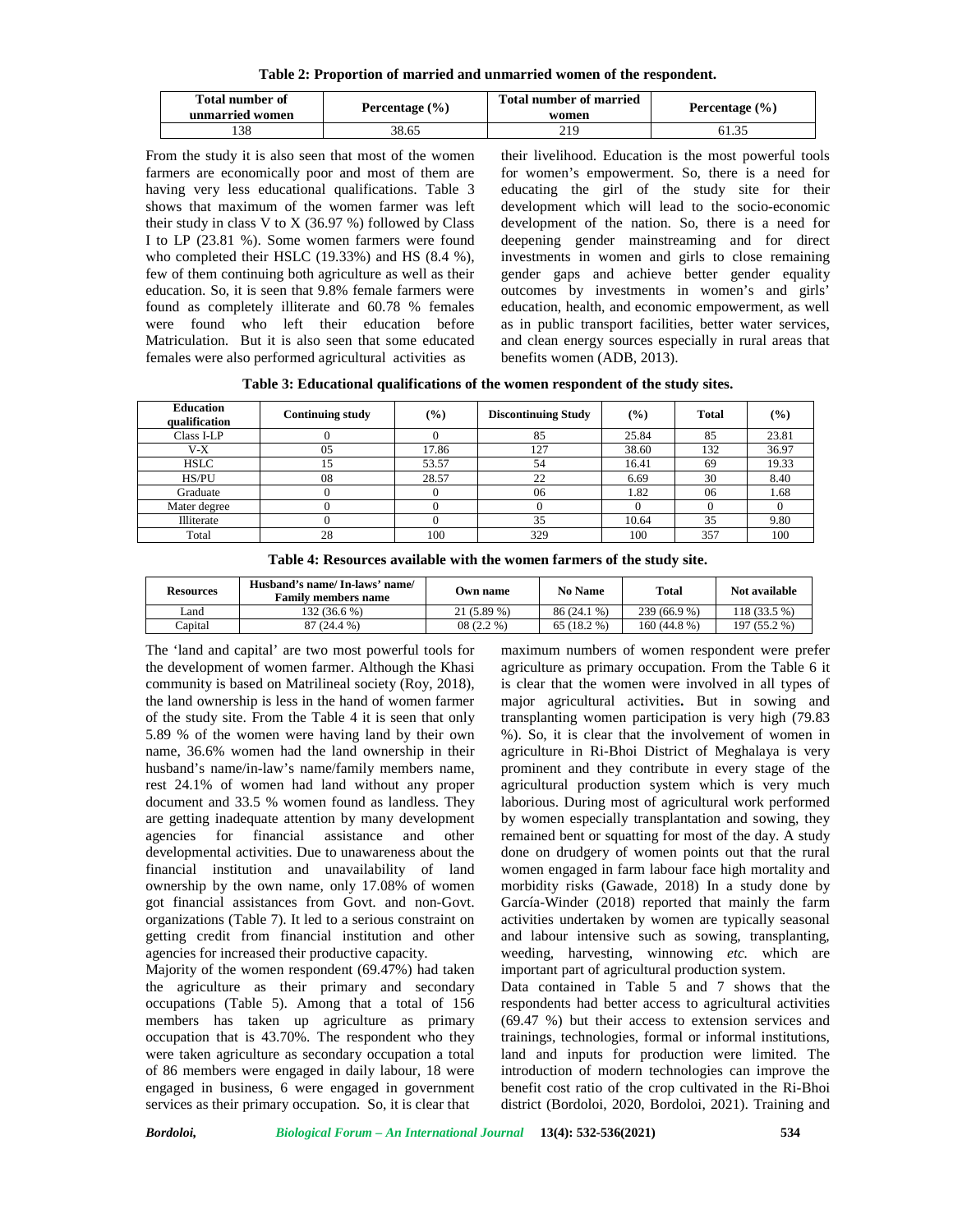other educational tools makes the women efficient for getting better paid work otherwise they always force to do low-skill work segregation between women and men. Moreover, access to extension services and other modern technologies are also helps for the empowerment of rural women farmers. The financial constraints of the study area stopping the respondents using and securing land, doing high value agriculture, marketing and transportation to distant place for achieving higher price of their produce.

|  | Table 5: Distribution of women according to the primary and secondary occupational pattern. |  |  |
|--|---------------------------------------------------------------------------------------------|--|--|
|  |                                                                                             |  |  |

| <b>Occupations</b> | Primary | $\frac{0}{0}$ | Secondary | $\frac{0}{0}$ | Total | $\frac{0}{0}$ |
|--------------------|---------|---------------|-----------|---------------|-------|---------------|
| Agriculture        | 156     | 43.70         | 92        | 25.77         | 248   | 69.47         |
| Daily Labourers    | 86      | 24.09         | ے ر       | 14.57         | 138   | 38.66         |
| <b>Business</b>    |         | 5.04          | 06        | 1.68          | 24    | $\sim$ 70     |
| Service            | 06      | 1.68          | $\rm 00$  |               | 06    | 1.68          |
| Others             |         | 3.08          |           | 4.20          | 26    | 7.28          |

| Sr. No. | <b>Agricultural Activities</b>         | <b>Total No. of Respondent</b> | Percentage $(\% )$ |
|---------|----------------------------------------|--------------------------------|--------------------|
| ı.      | <b>Land Preparation</b>                | 196                            | 54.90              |
| ↑       | Procurements of Inputs                 | 205                            | 57.42              |
| 3.      | Sowing/Transplanting                   | 285                            | 79.83              |
| 4.      | Irrigation/Pest and Disease Management | 98                             | 27.45              |
| 5.      | Weeding                                | 234                            | 65.55              |
| 6.      | Harvesting                             | 287                            | 80.39              |
| 7.      | Threshing/winnowing                    | 189                            | 52.94              |
| 8.      | Packaging/Storage                      | 226                            | 63.31              |
| 9.      | Marketing                              | 207                            | 57.98              |
| 10.     | Finance and Accounts Keeping           | 308                            | 86.27              |
|         | Total                                  | 357                            |                    |

#### **Table 6: Involvement of women respondent in agricultural activities.**

**Table 7: Extent of support getting from Government and Non-government organizations by the women respondents.**

| <b>Resources</b>                                                                                        | Extent of access $(\% )$ |                     |             |              |             |  |  |
|---------------------------------------------------------------------------------------------------------|--------------------------|---------------------|-------------|--------------|-------------|--|--|
|                                                                                                         | Frequently               | <b>Occasionally</b> | Rarely      | <b>Total</b> | Not at all  |  |  |
| Training and other extension services                                                                   | 47(13.16)                | 112 (31.36)         | 102 (28.56) | 261 (73.08)  | 96 (26.88)  |  |  |
| Technologies                                                                                            | 15(4.2)                  | 41 (11.48)          | 57 (15.96)  | 113 (31.64)  | 244 (68.32) |  |  |
| Access to rural institutions                                                                            | 165(46.2)                | 69 (19.32)          | 32 (8.96)   | 266 (74.48)  | 91 (25.48)  |  |  |
| Production inputs from Govt. and Non-Govt.<br>Org.                                                      | 39 (10.92)               | 97(27.16)           | 73 (20.44)  | 209 (58.52)  | 148 (41.44) |  |  |
| Financial assistances getting from Govt. and<br>Non-Govt. Organizations                                 | 03(0.84)                 | 22(6.16)            | 36 (10.08)  | 61 (17.08)   | 296 (82.88) |  |  |
| Financial assistance getting from money<br>lenders, friends and relatives with high rate of<br>interest | 42 (11.76)               | 117 (32.76)         | 83 (23.24)  | 242 (67.76)  | 115(32.2)   |  |  |

The extents of women's access to productive resources were also seen limited (Table 7). Only 39% of respondents had little access to important inputs (e.g., seed and saplings) for production purposes. Only few numbers of women farmers were got frequent training and other agricultural services as support for doing agricultural activities (13.16%) and 31.36 % of respondent attended training and other programme occasionally. Some respondents were not aware and did not achieve any support till now (26.88 %). As a result, they lack modern avenues of knowledge and information, new technologies and opportunities for increased their farm productivity and income. From the Table 7, it is also seen that 74.48 % of respondents were involved in co-operatives, self-help groups and other rural institutions, which created opportunities for savings, taking loans, discussions and participation of women in social events like agricultural activities. A total of 68.42% of respondents had no access to modern technologies. They used traditional tools and practices for production and household purposes.

### **CONCLUSION**

Social and political factors have a significant influence on women's ability to participate in the economy. Recruitment of women in all phases of developmental programme to modernise the agriculture for increased production will help for socio-economic development of the society. Strategies and government policies should be there for equal pay for both women and men for the same job, accessible to agricultural inputs by women, increase the literacy rate for empowering women, establishment of formal and non-formal institutions for make them productive and capable to participate in all types of activities link to ecological and socio-economic development of the region. There is a need for mainstreaming women's concerns into effective agricultural and rural development policies, plans and programmes, promotion of women friendly technologies, ensuring women's rights to land and property are very much essential for ensure household and national food security and for an adequate livelihood for rural women.